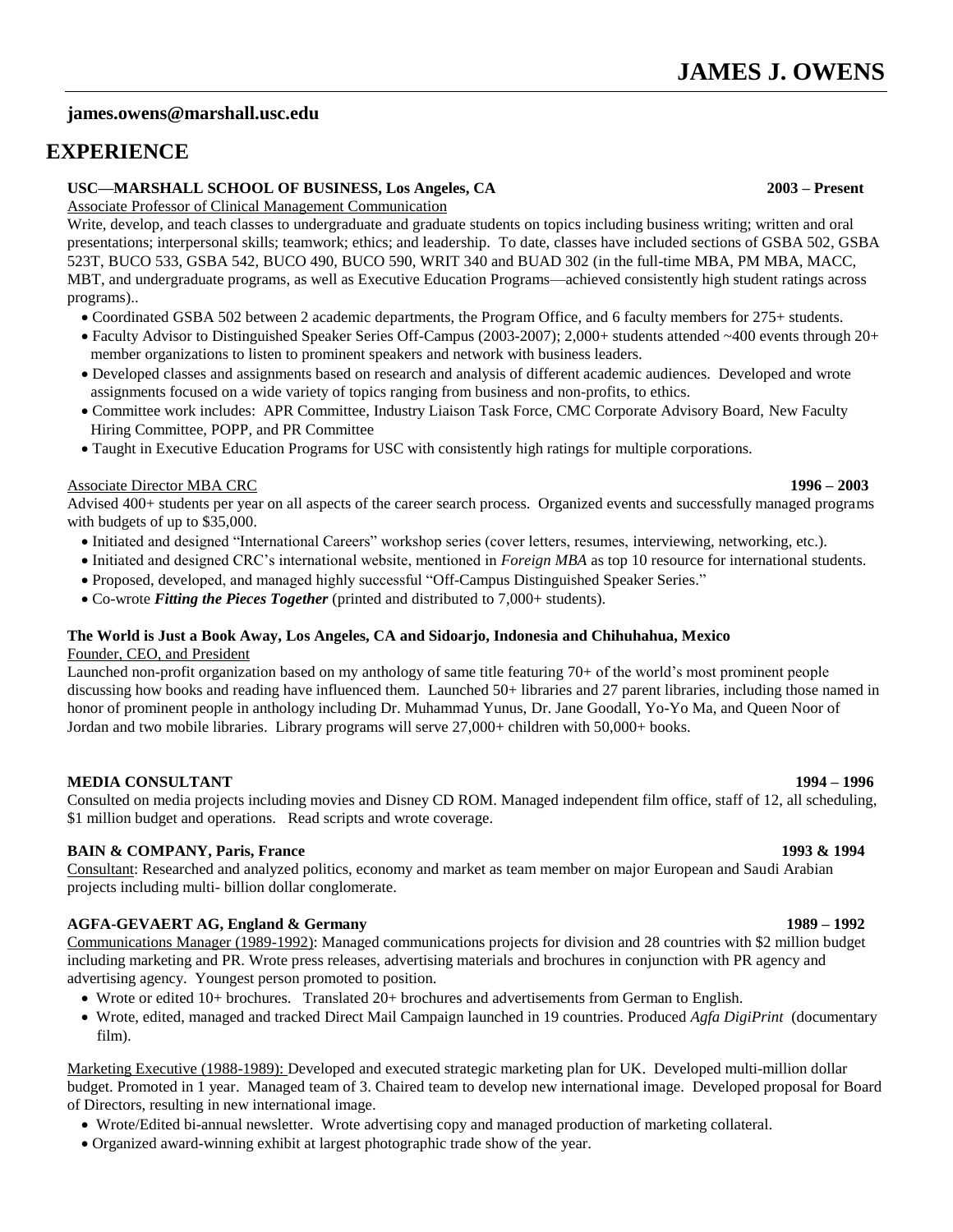### **COCA-COLA AFRICA, England & Africa 1988 – 1989**

Marketing Representative: Researched and analyzed African markets to identify opportunities, develop strategies, and manage projects. Coordinated and taught training seminars for 45+. Managed advertising campaigns throughout region's 23 countries in conjunction with advertising agencies. Managed launch of major promotions in Gabon, Cameroon, and Senegal. Represented company in Cameroon, The Congo, Gabon, Kenya, and Senegal. Organized sponsorship of "Cameroon National Games" (staff of 200 and media coverage including national television, radio and newspapers).

# **EDUCATION**

| UNIVERSITY OF SOUTHERN CALIFORNIA, Los Angeles, CA<br>• EdD (Doctor of Education Candidate): Educational Psychology                                 | 2015 |
|-----------------------------------------------------------------------------------------------------------------------------------------------------|------|
| UNIVERSITY OF SOUTHERN CALIFORNIA, Los Angeles, CA<br>• MPW (Master of Professional Writing): Non-fiction.                                          | 2002 |
| <b>COLUMBIA BUSINESS SCHOOL, New York, NY</b><br>• MBA: Marketing & International Business. Dean's List. Chazen International Business Scholarship. | 1993 |
| <b>BATES COLLEGE, Lewiston, ME</b><br>• BA: History & French. Dean's List. Year Abroad: Université de Nice $(\#1 \text{ in program—GPA: } 4.0)$ .   | 1987 |

# **ADDITIONAL INFORMATION**

| <b>Articles:</b>                                                                                                               | Wrote and published 100+ articles in local and national magazines including: <i>Diversity, Working World,</i><br>Minority MBA, Black MBA, Black IT, Minority Nurse, Black Collegian, MBA Diversity, Equal Opportunity, |  |
|--------------------------------------------------------------------------------------------------------------------------------|------------------------------------------------------------------------------------------------------------------------------------------------------------------------------------------------------------------------|--|
|                                                                                                                                | Leitrim Observer, Workforce Diversity, and Marshall Magazine. Interviewed Fortune 500 Presidents, CEOs and                                                                                                             |  |
|                                                                                                                                | Chairmen (UPS, Dell, Cisco, Lloyds of London, Old Navy, Boeing, Staples, etc).                                                                                                                                         |  |
| Languages:                                                                                                                     | Fluent in French and German. Basic knowledge of Spanish, Indonesian, and Mentawai.                                                                                                                                     |  |
| <b>Travel:</b>                                                                                                                 | Traveled in 50+ countries on 4 continents.                                                                                                                                                                             |  |
| <b>Board Member:</b> Served on board of "The Story Project" an LA-based literacy foundation benefiting inner-city youth (2005- |                                                                                                                                                                                                                        |  |
|                                                                                                                                | 2007). And "MBA Enterprise Corps" National Advisory Board (2006–Present).                                                                                                                                              |  |
| <b>Founder:</b>                                                                                                                | The World is Just a Book Away (www.justabookaway.org)                                                                                                                                                                  |  |
| <b>TV</b> Interview:                                                                                                           | CNN segment on immigration (10/18/00). NBC4 TownHall panel on the Presidential Debates. The History                                                                                                                    |  |
|                                                                                                                                | Channel "America's Secret Slang."                                                                                                                                                                                      |  |
| <b>Feature Article:</b> Featured in "Booked for Future Travel," Los Angeles Business Journal, July 6, 2009.                    |                                                                                                                                                                                                                        |  |
| <b>Author:</b>                                                                                                                 | Walk into the Stone Age and The World is Just a Book Away (represented by Sterling Lord Literistic, NY).                                                                                                               |  |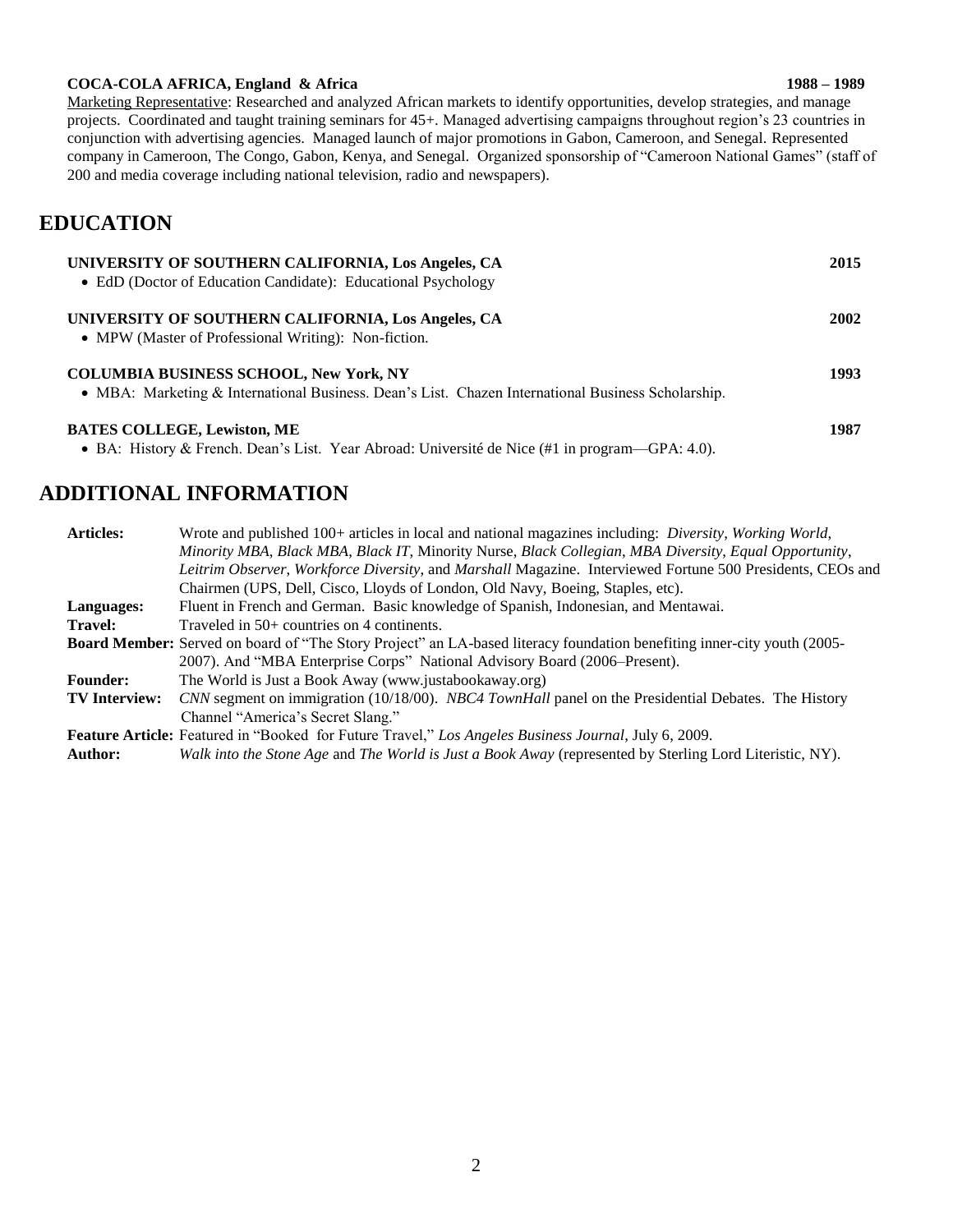# **PUBLICATIONS**

Wrote and published 100+ articles in local and national publications including, but not limited to, the following:

Owens, James J. "Cracking the Dress Code." *Diversity: Career Opportunities & Insights* 2002-2003:

Owens, James J. "The Job of Your Dreams." Workforce Diversity for Engineering and IT Professionals Winter 2002/2003.

Owens, James J. "Target Your Resume: It's Not Self Expression. It's Marketing." *Working World* January 13, 2003)

Owens, James J. "7 Steps to Writing the Ideal Cover Letter." *Working World* (February 3, 2003).

Owens, James J. "8 Easy Steps: Network Your Way to a Job*." Working World* (February 24, 2003).

Owens, James J. "3 Cornerstones of Interviewing: Research, Preparation, and Practice*.*" *Working World* (March 17, 2003).

Owens, James J. "You Got the Offer: Now What*.*" *Working World* (April 7, 2003).

Owens, James J*. "*The MBA in Japan: Stretching Your Limits." *Black MBA Magazine* (Fall 2003).

Owens, James J. "Corps Business: The MBA Enterprise Corps." M*inority MBA* (Spring 2003).

Owens, James J*.* "Time for a Career Change? Are you doing the job you were born to do? If not, are you at least reasonably happy?" *Career Training Magazine* (August 18, 2003).

Owens, James J. "E-Mail that Works*.*" *Working World* (August 11, 2003).

Owens, James J. "Career Fairs: A Little Preparation Goes a Long Way." M*inority MBA* (Fall 2003).

Owens, James J. "Changing Jobs." *Working World* (October 13, 2003).

Owens, James J. "Anatomy of the Job Interview—Part I—Research." *Working World* (April 5, 2004).

Owens, James J. "Anatomy of the Job Interview—Part I—Practice." *Working World* (May 17, 2004).

Owens, James J. "Anatomy of the Job Interview—Part III—Execution & Follow Up." W*orking World (*June 28, 2004).

Owens, James J. "Job Market Projections for Graduating MBAs." *Black MBA Magazine* (Spring 2004).

Owens, James J. "Opportunities to the South." *Minority MBA Magazine* (Spring 2004).

Owens, James J. "Working for America: Opportunities in Government." *Black MBA Magazine* (Fall 2004).

Owens, James J. "The Road Less Traveled: Career Assignments Abroad." *Black MBA Magazine* (Fall 2004).

Owens, James J. "Careers in Telecommunications: Behind the Firewall." *Black IT Professional* (Fall 2004).

Owens, James J. "Lottery Ticket or Life Plan? Your Choice." *Working World* (January 17, 2005).

Owens, James J. "Hooray for Hollywood—Careers in Tinseltown…." *Minority MBA Magazine* (Spring 2005).

Owens, James J. "Space—The Next Frontier for IT Professionals." *Black IT Professional* (Spring 2005).

Owens, James J. "Exploring the Oil Industry." *Black MBA Magazine* (Spring 2005).

Owens, James J. "Make Your Career Bloom." *Working World* (March 21, 2005).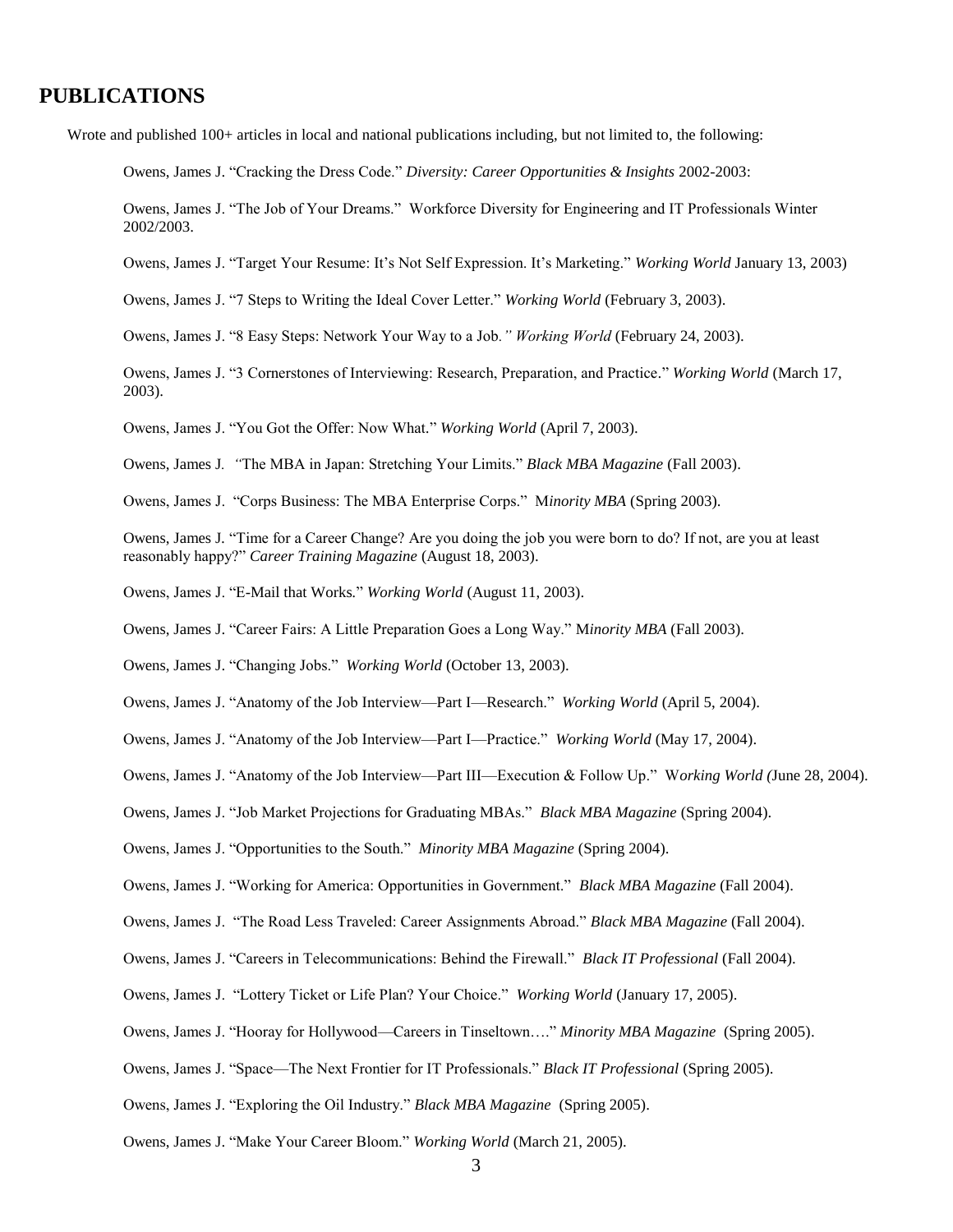Owens, James J. "Hollywood: The Land of MBA Dreams?" *Minority MBA Magazine* (Spring 2005).

Owens, James J. "From the Rollilng Hills of Leitrim to the Berkshire Hills of Massachusetts…The McManus Family of East Barrs." *Leitrim Observer* (August 5, 2005)

Owens, James J. "MBAs with Disabilities: Another Minority Group." *Minority MBA* (Fall 2005).

Owens, James J. "Power Twins: The MBA and IT." *Black IT Professional* (Fall 2005).

Owens, James J. "Fairest Isle for Work and Play: Business Travelers Find Jamaica Has It All, Close to Home." *Black MBA Magazine* (Fall 2005).

Owens, James J. "The Diversity Pipeline Alliance…" *Black MBA Magazine* (Fall 2005).